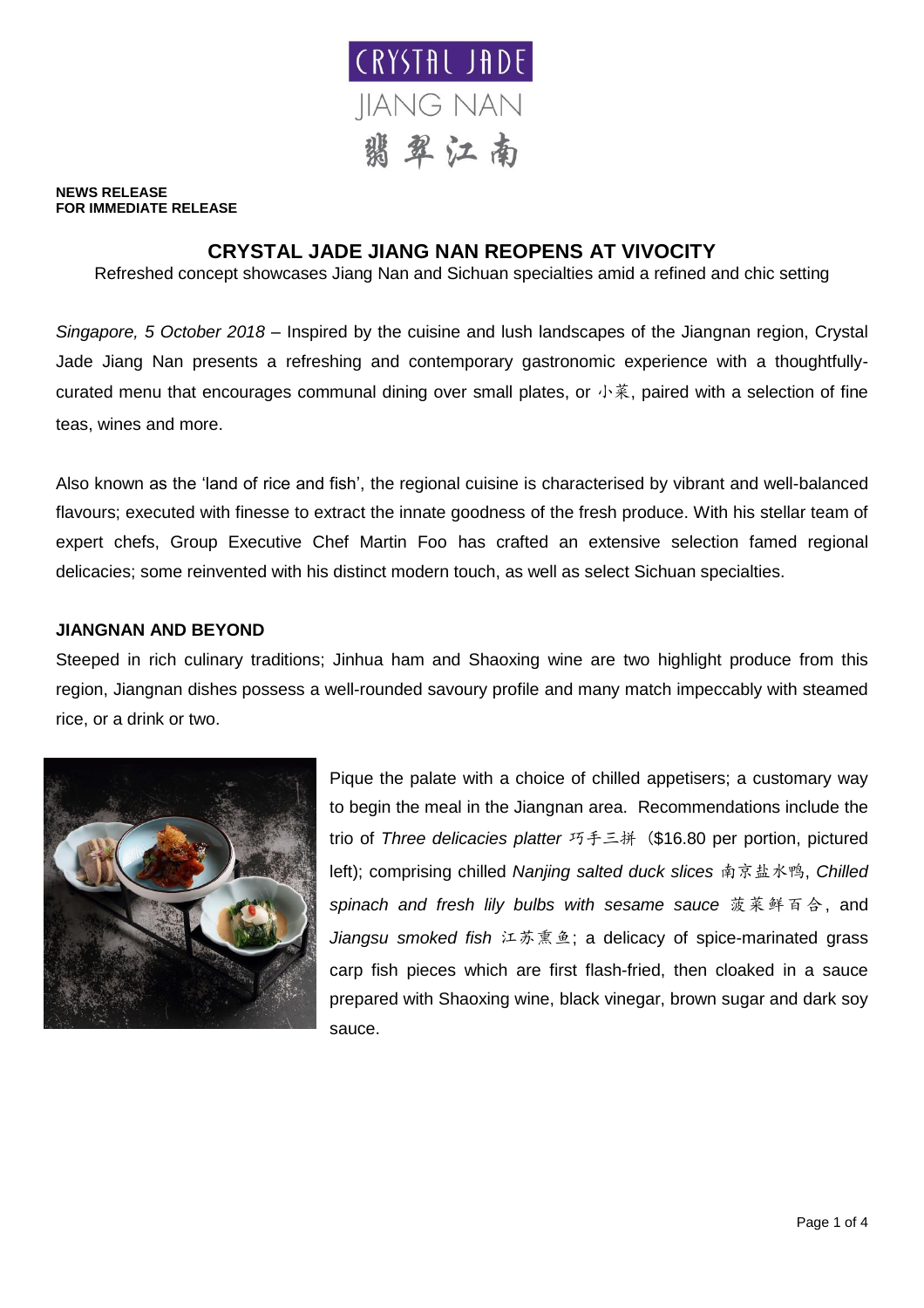Crowned with a *Huadiao* wine granita, smooth and tender *Iced drunken chicken* 冰镇醉鸡 (\$11.80 per portion) and *Chilled sliced pork with signature minced garlic & chilli oil* 蒜泥白肉 are two other familiar favourites. Chef Foo has also created a *Cheesy crisp mochi ball* 芝士汤圆 (\$10.80 for 6 pcs, pictured right) which feature a light and subtly-sweet golden-brown exterior enveloping a soft and stretchy mozzarella cheese centre.





Tuck into wholesome and varied soups the likes of a luscious *Song's thick fish soup* 宋嫂鱼羹 (\$9.80 per person), meaty *Doubleboiled tender 'lion head' meatballs* broth 清炖狮子头(\$8.80 per person), as well as an exquisite *Double-boiled conpoy and Chrysanthemum soup with pearl abalone* 杭菊干贝炖珍珠鲍鱼 (\$18.80 per person, pictured left) fortified with wolfberries, pork and red dates, and served in a Chinese *zisha* teapot.



*From left: Poached fish with mustard greens in hot and sour broth & Pu-Er tea smoked crispy duck*

Tuck into a tempting array of hot dishes that showcase a range of culinary techniques, meats and produce. Permeated with the smoky notes of the namesake tea, *Pu-Er tea smoked crispy duck* 茶熏鸭 (\$29.80/half, \$55.80/whole) is a winning combination of succulent meat and crisp skin. A less common but no less delicious Szechuan specialty, *Poached fish with mustard greens in hot and sour broth* 酸菜鱼(\$22.80 per portion) proffers a piquant concoction brimming with snakehead fish, pickled mustard leaves, soy bean sprouts and dried chillies in a chicken stock.



Unassuming and tasty stir-fry dishes often take centerstage on the dining table. At Crystal Jade Jiang Nan, these wok-fried specialties include *Stir-fried shredded glazed cabbage with shiitake mushroom* 炝炒手撕包菜 (\$13.80 per portion, pictured left); sweet hand-shredded cabbage with slightly-charred edges and a hint of numbing-heat from Szechuan peppercorns, *Sautéed spicy assorted mushrooms and asparagus with shredded pork* 江南小炒辣 (\$15.80 per portion), and *Sautéed black fungus, honey pea and crispy lotus root slices* 荷塘月色 (\$16.80 per portion).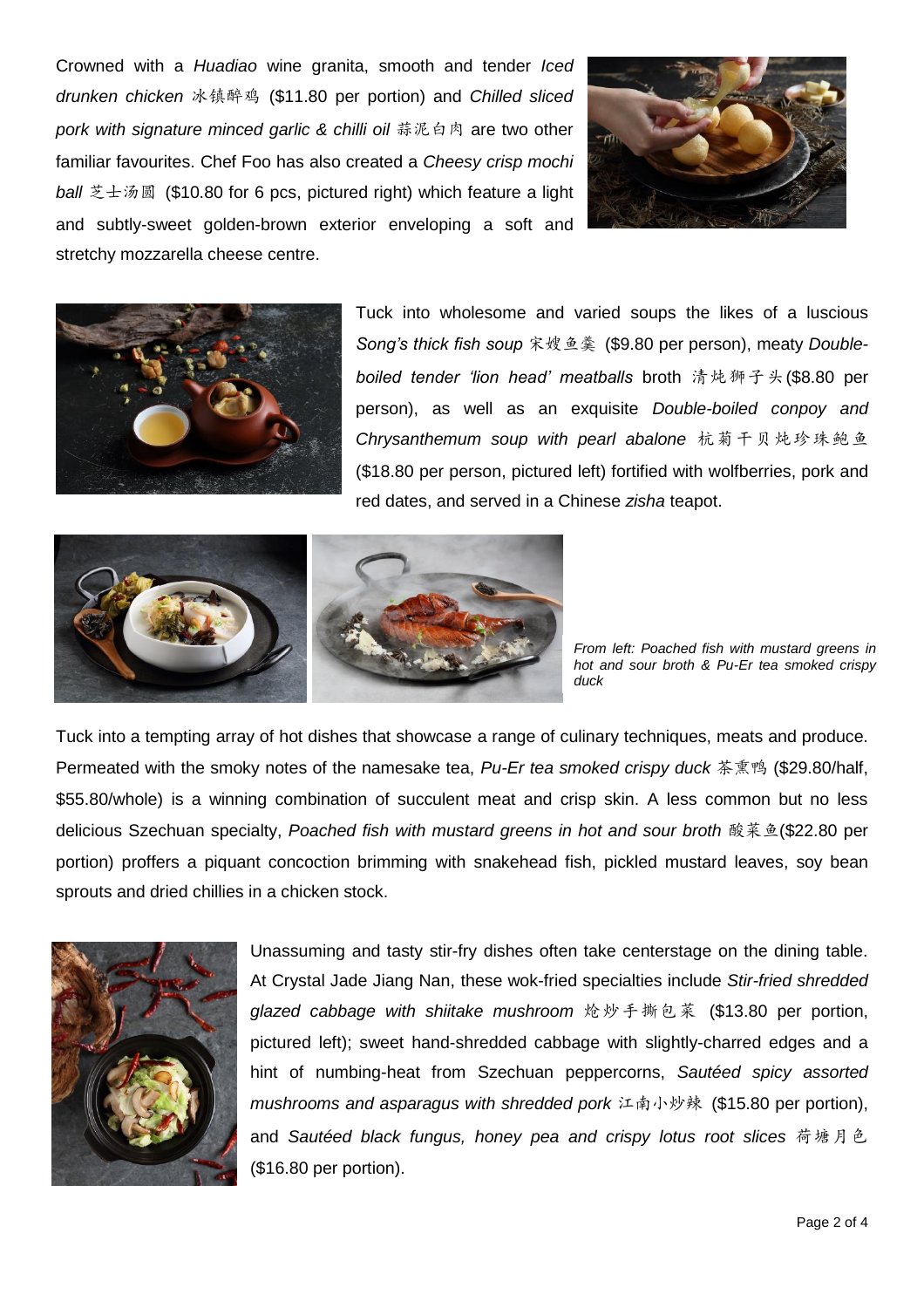A quintessential Jiangnan dish, Yangzhou fried rice is world-famous and well-loved for its simple appeal. Chef Foo has re-interpreted this dish with his unique twist. *Crystal Jade Yangzhou Fried "Rice Shaped Past* 米形意 粉,翡翠扬州炒饭 (\$16.80 per portion) is prepared with orzo; a short-cut pasta, and cloaked in a fragrant emerald-green spring onion blend, and expertly-tossed with asparagus, shrimp and egg with a final flourish of sakura ebi.





Another noteworthy rice dish is *Poached and crispy rice in superior prawn broth* 浓汤虾泡饭 (\$23.80 for 3-4 pax) – an umami-laden prawn broth laced with a thin film of crustacean oil rendered from the simmering of prawn shells, with steamed rice and deep-fried crisp grains which crackled pleasingly when sprinkled over the soup.

# **DESSERTS & DRINKS**

Round off the meal with a nourishing *Double-boiled snow pear with Osmanthus* 桂花炖雪梨(\$7.80 per person) and an ethereal *Soufflé egg white ball with red bean and banana* 高利香蕉豆沙 (\$8.80 for 3 pieces); pillow-soft nuggets with a smooth red bean and banana filling. *Japanese sweet potato pastry* 日本紫薯酥 (\$7.80 for 3 pieces) and *Cream custard mochi* 奶黄麻兹 (\$6.80 for 4 pieces) provide more options.



To complement the dining experience, Crystal Jade Jiang Nan also offers a compact menu of fine teas such as *Shou Mei* (\$4.50 per person), *Snow Chrysanthemum* (\$4.50 per person), as well as house red and white wines (\$15-\$19/glass), beer, mocktails and juices among others.

### **MINIMALIST INTERIORS**

Step into a cosy space characterised by a teal colour palette and a backdrop featuring the undulating mountainous landscape of the region. Crystal Jade Jiang Nan exudes a refined and elegant air with design elements such as cherry blossom motifs on the ceiling, lattice panels, light wood marble-top tables and upholstered chairs in soft hues of grey. Diners can catch the chefs at work within the show kitchen; displaying their prowess at making the various dim sum items available at the restaurant.